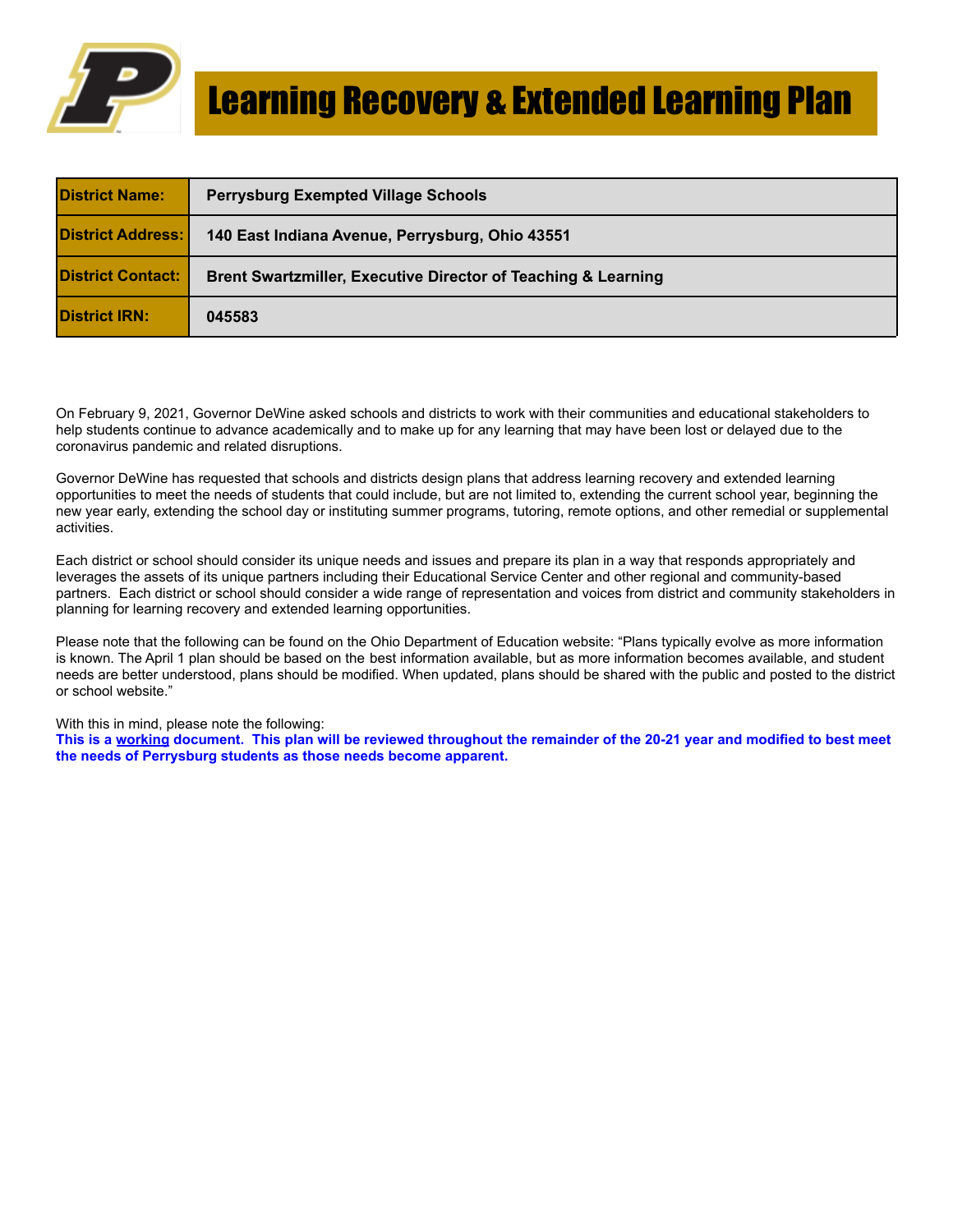

|                               | <b>Identifying Academic Needs</b>                                                                                                                                                                                                                                                                                                                                                                                                                                                                                                                                                                                                                                           |
|-------------------------------|-----------------------------------------------------------------------------------------------------------------------------------------------------------------------------------------------------------------------------------------------------------------------------------------------------------------------------------------------------------------------------------------------------------------------------------------------------------------------------------------------------------------------------------------------------------------------------------------------------------------------------------------------------------------------------|
| <b>Impacted Students</b>      | How will schools/districts identify which students have been most impacted by the<br>$\bullet$<br>pandemic in terms of their learning progress (with a focus on the most vulnerable<br>student populations including but not limited to disengaged students)?                                                                                                                                                                                                                                                                                                                                                                                                               |
| Spring 2021<br><b>Budget:</b> | Perrysburg Schools will utilize winter and spring data from our universal screeners (mCLASS DIBELS and<br>STAR Tests) and teacher formative assessments to identify students in grades K-8 with achievement gaps in<br>math and reading areas. Additionally, students in grades K-3 with RIMPs, students receiving literacy<br>intervention services, students with disabilities, and students in Title I reading support will be monitored to<br>determine if instruction and intervention are closing identified learning gaps for students.                                                                                                                              |
|                               | Perrysburg JH and Perrysburg HS will continue to monitor student progress towards graduation requirements<br>through successful course completion and identify students in need of credit recovery. The faculty will<br>continue to work with students in course selection for the 2021-2022 school year to provide necessary<br>support or rigor to align with student learning needs.                                                                                                                                                                                                                                                                                     |
|                               | With the increase of time devoted to an in-person delivery of instruction, teachers will utilize daily observation<br>of student performance and engagement to identify potential gap areas. They will continue to monitor<br>students as identified through data team work during data, grade-level, and department team meetings. Staff<br>will also use their teacher-created formative and summative assessments as part of this data analysis<br>umbrella. It is also important to note that qualitative observations made by our educators are an important<br>part of identification of intervention for students in addition to the quantitative measures in place. |
|                               | Gap analysis for core subject areas (with a prioritization for literacy and math) within horizontal and vertical<br>grade-level teams will take place. This work will result in the prioritization of our Ohio content standards,<br>specifically highlighting the focus of our work ahead.                                                                                                                                                                                                                                                                                                                                                                                 |
|                               | Administrators will work with classroom teachers to problem solve identified learning challenges for students<br>and assist in selecting teaching strategies to support identified goals. Through this partnership, teachers and<br>administrators will additionally monitor students for learning gaps.                                                                                                                                                                                                                                                                                                                                                                    |
|                               | Determination of extended-year services for students in special education will take place after careful review<br>of data from individual student assessments to fill in gaps and prevent summer slide. A review of special<br>education needs (IEPs, WEPs, compensatory services, etc.) to determine student academic gaps and needs<br>will take place. Two-way communication between the school(s) and parents will provide additional essential<br>data.                                                                                                                                                                                                                |
|                               | School liaisons working with Perrysburg Virtual Academy learners will continue to monitor students' progress<br>and achievement through the NOVA platform. Observations of student growth and challenge will be utilized to<br>develop transition plans for students returning to Perrysburg classrooms in the fall of 2021.                                                                                                                                                                                                                                                                                                                                                |
|                               | Planning within the district's CCIP and One Needs Assessment will reflect the identified academic gaps and<br>needs.                                                                                                                                                                                                                                                                                                                                                                                                                                                                                                                                                        |
| Summer 2021                   | Perrysburg Schools faculty will monitor students' progress in summer school sessions with a focus on<br>students engaged in courses for credit recovery and literacy intervention for students in grades K-3 (with a<br>priority on students on RIMPs).                                                                                                                                                                                                                                                                                                                                                                                                                     |
| <b>Budget:</b>                | The District will offer targeted intervention services to students who have been identified with a need for<br>recovery services through the IEP process.                                                                                                                                                                                                                                                                                                                                                                                                                                                                                                                   |
|                               | Administrators and lead teachers will begin to investigate and plan for a new data dashboard. This dashboard<br>will organize student growth and achievement data more efficiently and provide a historical perspective of<br>student work. This tool will facilitate building MTSS teams, teacher teams and individual teachers in their<br>review of student progress and assist them in identifying students with learning gaps.                                                                                                                                                                                                                                         |
|                               | An analysis of spring Ohio State Test results will further identify students needing thoughtful scheduling and                                                                                                                                                                                                                                                                                                                                                                                                                                                                                                                                                              |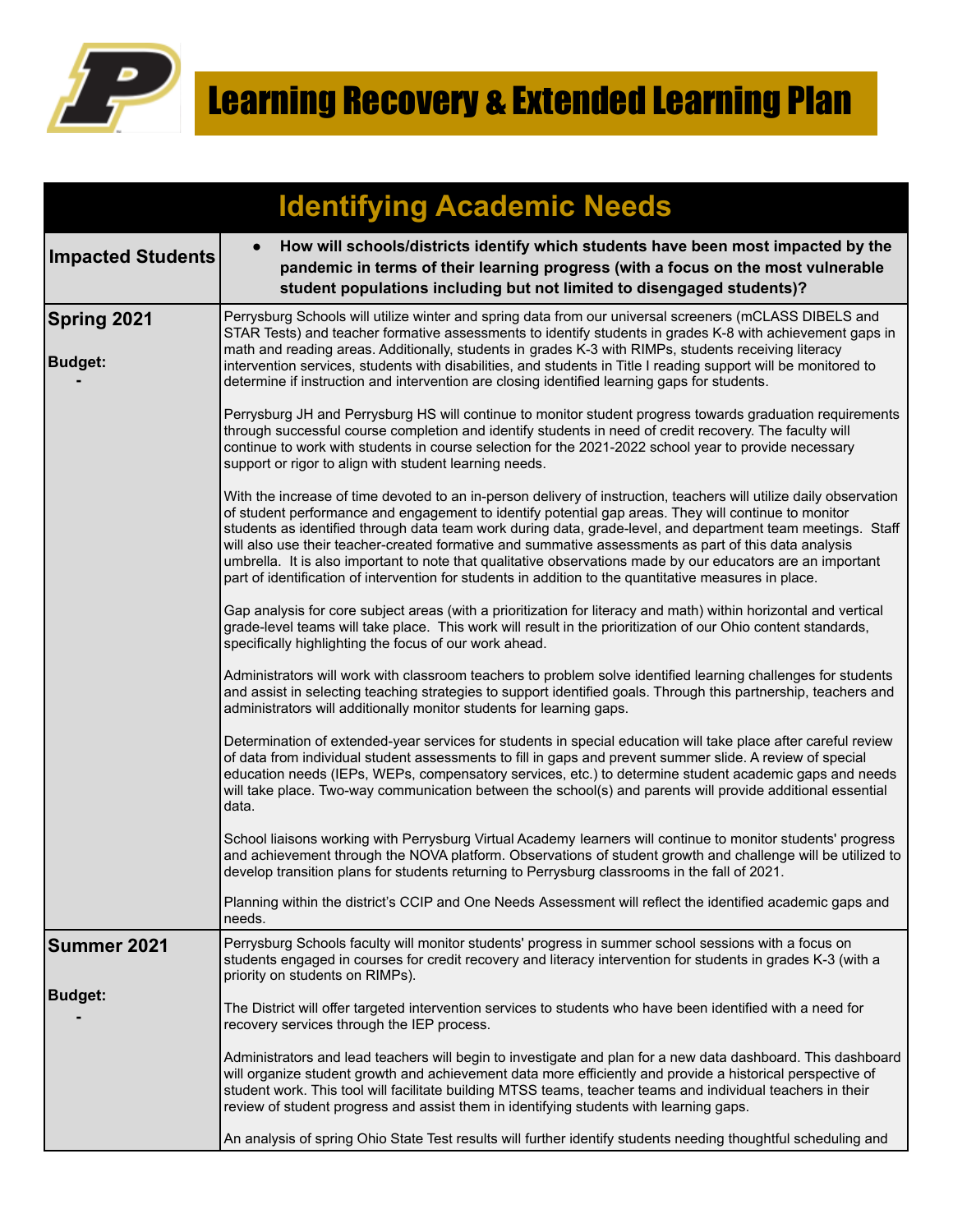

|                | additional support for returning to school in August.                                                                                                                                                                                                                                                                                                                                                                                                                                                                                                                                                                                                                                                                                                                                                                                                                                                                                                                                                                       |
|----------------|-----------------------------------------------------------------------------------------------------------------------------------------------------------------------------------------------------------------------------------------------------------------------------------------------------------------------------------------------------------------------------------------------------------------------------------------------------------------------------------------------------------------------------------------------------------------------------------------------------------------------------------------------------------------------------------------------------------------------------------------------------------------------------------------------------------------------------------------------------------------------------------------------------------------------------------------------------------------------------------------------------------------------------|
|                | Principals and counselors will work with teams at the next academic level to share observations, data, and<br>plans for students of concern to ensure the thoughtful transition for students from fourth to fifth grade, sixth to<br>seventh grade and eighth to ninth grade.                                                                                                                                                                                                                                                                                                                                                                                                                                                                                                                                                                                                                                                                                                                                               |
|                | Professional development will be offered to help teachers identify student learning gaps, set personalized<br>goals, and utilize differentiated strategies to support learners.                                                                                                                                                                                                                                                                                                                                                                                                                                                                                                                                                                                                                                                                                                                                                                                                                                             |
| 2021-2022      | Perrysburg faculty, instructional coaches, and leaders will administer and analyze data from multiple sources<br>throughout the school year. Some (but not all) of this data will include:<br>1. KRA for kindergarten students                                                                                                                                                                                                                                                                                                                                                                                                                                                                                                                                                                                                                                                                                                                                                                                              |
| <b>Budget:</b> | 2. K-3 Third Grade Reading Guarantee diagnostic assessment<br>3. mCLASS DIBELS in reading and math to students in grades K-2<br>4. STAR Tests in reading and math screeners to students in grades K-8<br>5. PSAT to students in grades 9-11<br>6. SAT<br>7. Common assessments<br>8. Teacher formative assessments<br>9. State Assessments/End of Course Exams, including OELPS/OELPA<br>10. AP tests<br>11. Cognitive Abilities Tests<br>12. Iowa Tests<br>13. SEL surveys for grades 3-12<br>14. Attendance date<br>15. Discipline data<br>16. Jacket Way data<br>This data will be analyzed collaboratively to identify students with learning needs or gaps. Additionally,<br>teachers will identify students from daily observations of engagement and performance.<br>Perrysburg faculty will utilize its data management system to observe student progress and achievement over<br>time to identify shifts in progress or concerns.                                                                                 |
|                | Development of the district's One Plan will lead to focused work in the following areas:<br>A focus on Teacher-Based Teams (TBTs) will continue to be a focus for us, thus providing a vehicle<br>for teachers to collaborate and discuss the learning gaps they are seeing and to strategize how to<br>best address these needs. The importance of the TBT, BLT, DLT connection will enhance our overall<br>abilities to identify individual student and group progress in mastering Ohio's standards.<br>Development of common assessments and a shared data analysis process will help with<br>instructional pacing and the identification of priority standards. This framework will allow teacher<br>teams to more effectively identify student needs.<br>The district's MTSS will be reviewed and result in clearer protocols and expectations important for<br>identifying the work ahead based on the needs of Perrysburg students.<br>Work will continue with the development of a common district data dashboard. |
|                | District leaders will continue to monitor student progress and overall needs by participating in action research                                                                                                                                                                                                                                                                                                                                                                                                                                                                                                                                                                                                                                                                                                                                                                                                                                                                                                            |
| 2022-2023      | and examining current data to determine next steps for instructional support.                                                                                                                                                                                                                                                                                                                                                                                                                                                                                                                                                                                                                                                                                                                                                                                                                                                                                                                                               |
| <b>Budget:</b> |                                                                                                                                                                                                                                                                                                                                                                                                                                                                                                                                                                                                                                                                                                                                                                                                                                                                                                                                                                                                                             |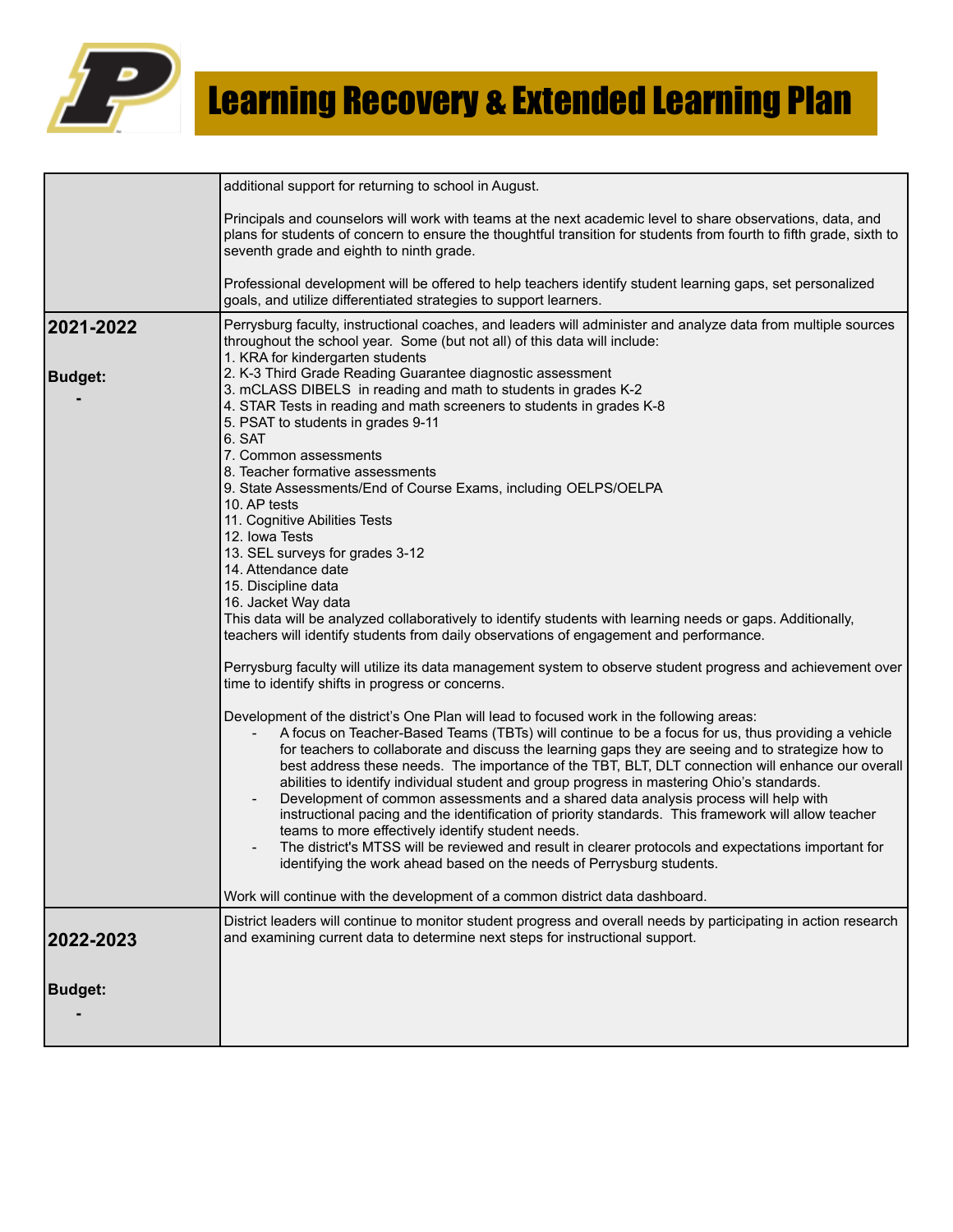

|                                                                       | <b>Approaches to Address Academic Gap Filling</b>                                                                                                                                                                                                                                                                                                                                                            |
|-----------------------------------------------------------------------|--------------------------------------------------------------------------------------------------------------------------------------------------------------------------------------------------------------------------------------------------------------------------------------------------------------------------------------------------------------------------------------------------------------|
| <b>Approaches &amp;</b><br>Removing/<br>Overcoming<br><b>Barriers</b> | What approaches will schools/districts use to fill learning needs identified above?<br>$\bullet$<br>What steps will be taken to remove/overcome barriers that may be associated with<br>$\bullet$<br>the "Gap Filling Approaches" (transportation to tutoring, no data to track/identify<br>specific student needs, funding concerns to support approaches, etc.)?                                           |
| <b>Spring 2021</b><br><b>Budget:</b>                                  | As time is being increased for in-person instruction for Perrysburg students, teachers will formally and<br>informally assess students to identify individual student goals and needs in literacy and math. Teachers will<br>support students with gaps through the implementation of high-impact instructional strategies.                                                                                  |
|                                                                       | Literacy specialists and intervention teachers will work with elementary students most at-risk with literacy<br>gaps and provide Tier 2 supports to supplement classroom instruction. This support will occur in small group<br>settings and will provide additional intensive literacy instruction to identified students.                                                                                  |
|                                                                       | Middle and high school students will access additional instructional support through study halls, academic<br>option periods and teacher office hours beyond the daily support within classrooms.                                                                                                                                                                                                            |
|                                                                       | Teachers will provide intervention to address students' specific learning gaps. They will monitor student<br>progress, achievement, and daily engagement through various data sources and will intentionally select<br>high-impact researched strategies to address student needs. The impact of implemented interventions will be<br>reviewed to determine the necessity of a new or modified intervention. |
|                                                                       | Student learning plans, graduation plans, and RIMP plans will be revised as student progress is<br>demonstrated or found to be challenged. Faculty will work to communicate progress with families and engage<br>parents and guardians as partners in problem-solving.                                                                                                                                       |
|                                                                       | Online intervention programs and/or virtual tutoring sessions will be implemented with Perrysburg Virtual<br>Academy learners identified for extra support.                                                                                                                                                                                                                                                  |
|                                                                       | High school students with academic concerns will be invited to participate in summer credit recovery courses<br>and identified elementary students will be invited to participate in summer literacy support. Summer plans will<br>be shared with families.                                                                                                                                                  |
|                                                                       | Planning within the district's CCIP and One Needs Assessment will reflect the approaches needed to fill the<br>academic gaps and needs of our students.                                                                                                                                                                                                                                                      |
|                                                                       | The district will review research to best determine the most effective method of providing intervention for<br>students. Options may include summer school, before- or after-school tutoring, online intervention programs<br>or a combination of these supports.                                                                                                                                            |
| <b>Summer 2021</b>                                                    | Perrysburg Schools is in the process of preparing our summer learning options. K-3 students with literacy<br>challenges will have the opportunity to participate in summer support and identified high school students who<br>will participate in selected credit recovery with courses delivered primarily online                                                                                           |
| <b>Budget:</b>                                                        | Online intervention programs and/or virtual tutoring sessions may be offered to students preferring this<br>delivery model.                                                                                                                                                                                                                                                                                  |
|                                                                       | The district will continue to prepare plans for re-enrolling or welcoming back students that were remote<br>learners during the 2020-2021 year.                                                                                                                                                                                                                                                              |
|                                                                       | The district will promote summer reading activities offered by Way Public Library.                                                                                                                                                                                                                                                                                                                           |
|                                                                       | Perrysburg Schools will provide professional development (if necessary), via partnerships with educational<br>partners to support the implementation of extended learning opportunities for all students exhibiting academic<br>gaps.                                                                                                                                                                        |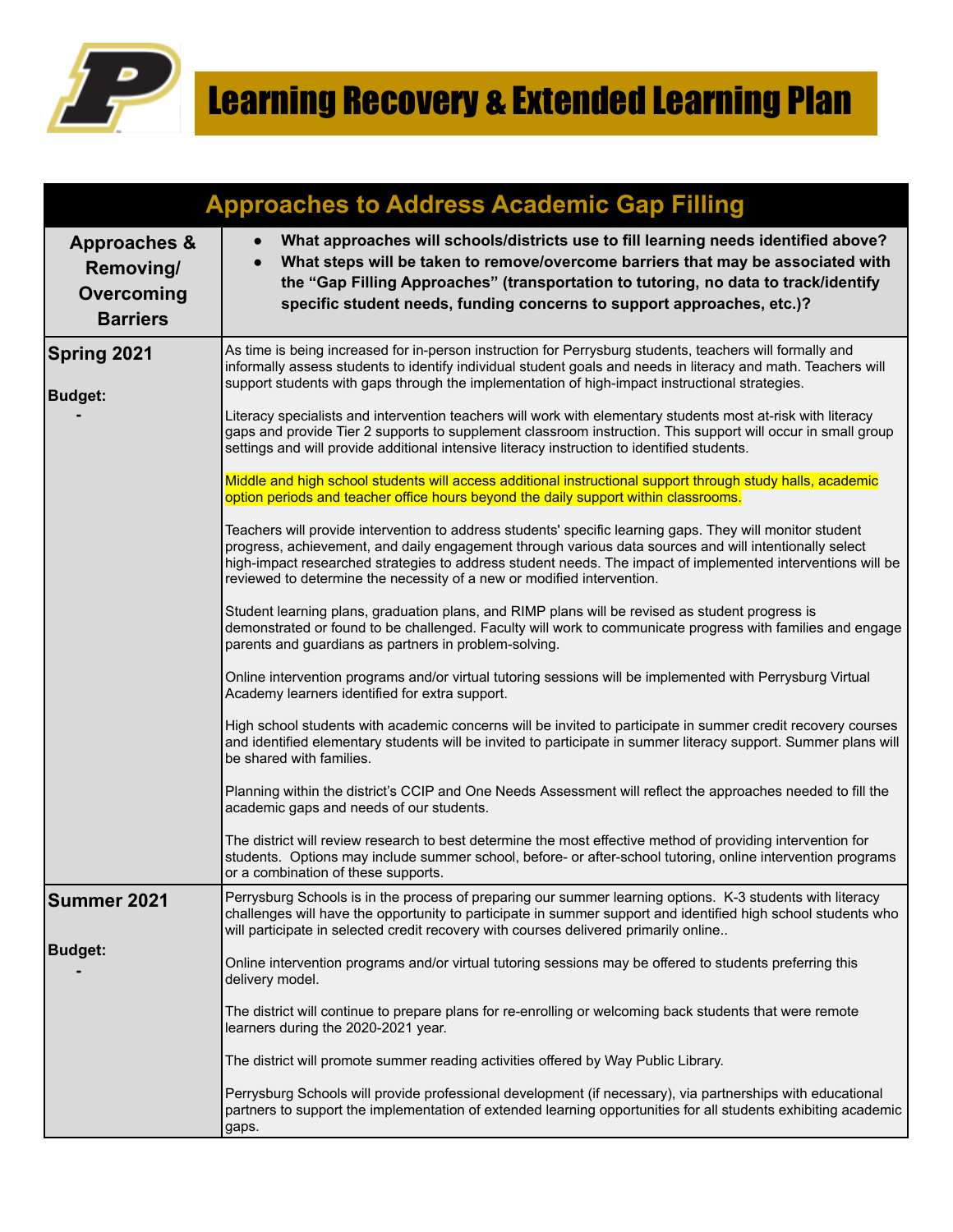

|                             | Staffing may need to be reviewed for 21-22 in an effort to meet the needs of all students exhibiting academic                                                                                                                                                                                                                                                                                                                                                                                                                                                                                                                                                                                                                       |
|-----------------------------|-------------------------------------------------------------------------------------------------------------------------------------------------------------------------------------------------------------------------------------------------------------------------------------------------------------------------------------------------------------------------------------------------------------------------------------------------------------------------------------------------------------------------------------------------------------------------------------------------------------------------------------------------------------------------------------------------------------------------------------|
|                             | gaps.                                                                                                                                                                                                                                                                                                                                                                                                                                                                                                                                                                                                                                                                                                                               |
|                             | Perrysburg Schools will begin to examine the future of summer programming to be more extensive and<br>include:                                                                                                                                                                                                                                                                                                                                                                                                                                                                                                                                                                                                                      |
|                             | Additional time to learn and master critical skills and standards taught within the school year<br>$\overline{\phantom{a}}$<br>Extend learning through flexible project-based or collaborative learning experiences that stretch<br>learning                                                                                                                                                                                                                                                                                                                                                                                                                                                                                        |
|                             | Offer opportunities for connectivity to school for social and emotional wellness                                                                                                                                                                                                                                                                                                                                                                                                                                                                                                                                                                                                                                                    |
| 2021-2022<br><b>Budget:</b> | Perrysburg Schools will utilize assessment data to develop personalized learning goals for students to<br>address gap areas. Collaborative teams such as departments, K-3 teachers, RTI/MTSS, etc. will work to<br>develop plans (RIMPs, graduation, attendance, intervention, 504s, IEPs) that define specific goals, intended<br>interventions to address concerns, and progress monitoring tools and practices to assess impact of identified                                                                                                                                                                                                                                                                                    |
|                             | interventions. School and district leaders and department lead teachers will facilitate data team conversations<br>with clear review cycles and analysis practices.                                                                                                                                                                                                                                                                                                                                                                                                                                                                                                                                                                 |
|                             | Classroom teachers will provide enrichment, intervention and support to students based on benchmark data.<br>Tier 1 instruction will be differentiated to meet individual student needs. Instructional models will be adjusted<br>to support the needs of all students (small group instruction, workshop model, differentiated independent<br>work, etc.) Consideration will be given to thoughtful grouping of students and creative use of staff.                                                                                                                                                                                                                                                                                |
|                             | Teachers will provide intervention to address students' specific learning gaps. They will monitor student<br>progress, achievement, and daily engagement through various data sources and will intentionally select<br>high-impact researched strategies to address student needs. The impact of implemented interventions will be<br>reviewed to determine the necessity of a new or modified intervention.                                                                                                                                                                                                                                                                                                                        |
|                             | Development of the district's One Plan will lead to focused work in the following areas:<br>Teacher-Based Teams (TBTs) will continue to be a focus for us, thus providing a vehicle for teachers<br>to collaborate and discuss the learning gaps they are seeing and to strategize how to best address<br>these needs. The importance of the TBT, BLT, DLT connection will enhance our overall<br>understanding of Ohio's standards, thereby strengthening the overall quality of instruction for<br>Perrysburg students.                                                                                                                                                                                                           |
|                             | Development of common assessments and a shared data analysis process will help with<br>instructional pacing and the identification of priority standards. This framework will allow teacher<br>teams to collaborate and identify the best strategies for delivering quality instruction.<br>The district's MTSS will be reviewed and result in clearer protocols and expectations important for<br>identifying the work ahead based on the needs of Perrysburg students. Furthermore, it will allow<br>teachers to implement instruction with focus. All revised MTSS procedures will be communicated to<br>parents and staff in an effort to ensure that all stakeholders know the steps being taken to ensure<br>student success. |
|                             | Literacy specialists and intervention teachers will work with elementary students most at-risk with literacy<br>gaps and provide Tier 2 supports to supplement classroom instruction. This support will occur in small group<br>settings and will provide additional intensive literacy instruction to identified students.                                                                                                                                                                                                                                                                                                                                                                                                         |
|                             | Instructional resources will be provided for tiered support. At-risk students will be progress monitored on a<br>bi-montly, or weekly basis. This data will be used to determine skill deficits and need for classroom<br>intervention or targeted skill-specific intervention, and to monitor the effectiveness of the provided<br>interventions.                                                                                                                                                                                                                                                                                                                                                                                  |
|                             | Middle and high school students will access additional instructional support through study halls, academic<br>option periods and teacher office hours beyond the daily support within classrooms.                                                                                                                                                                                                                                                                                                                                                                                                                                                                                                                                   |
|                             | An extensive before- and/or after-school tutoring program will be developed at each school.                                                                                                                                                                                                                                                                                                                                                                                                                                                                                                                                                                                                                                         |
|                             | Online intervention resources will be implemented and evaluated for effectiveness. The desire is to select the<br>resource best fitting our clientele and then become more nuanced in utilizing the tool(s) across the district.                                                                                                                                                                                                                                                                                                                                                                                                                                                                                                    |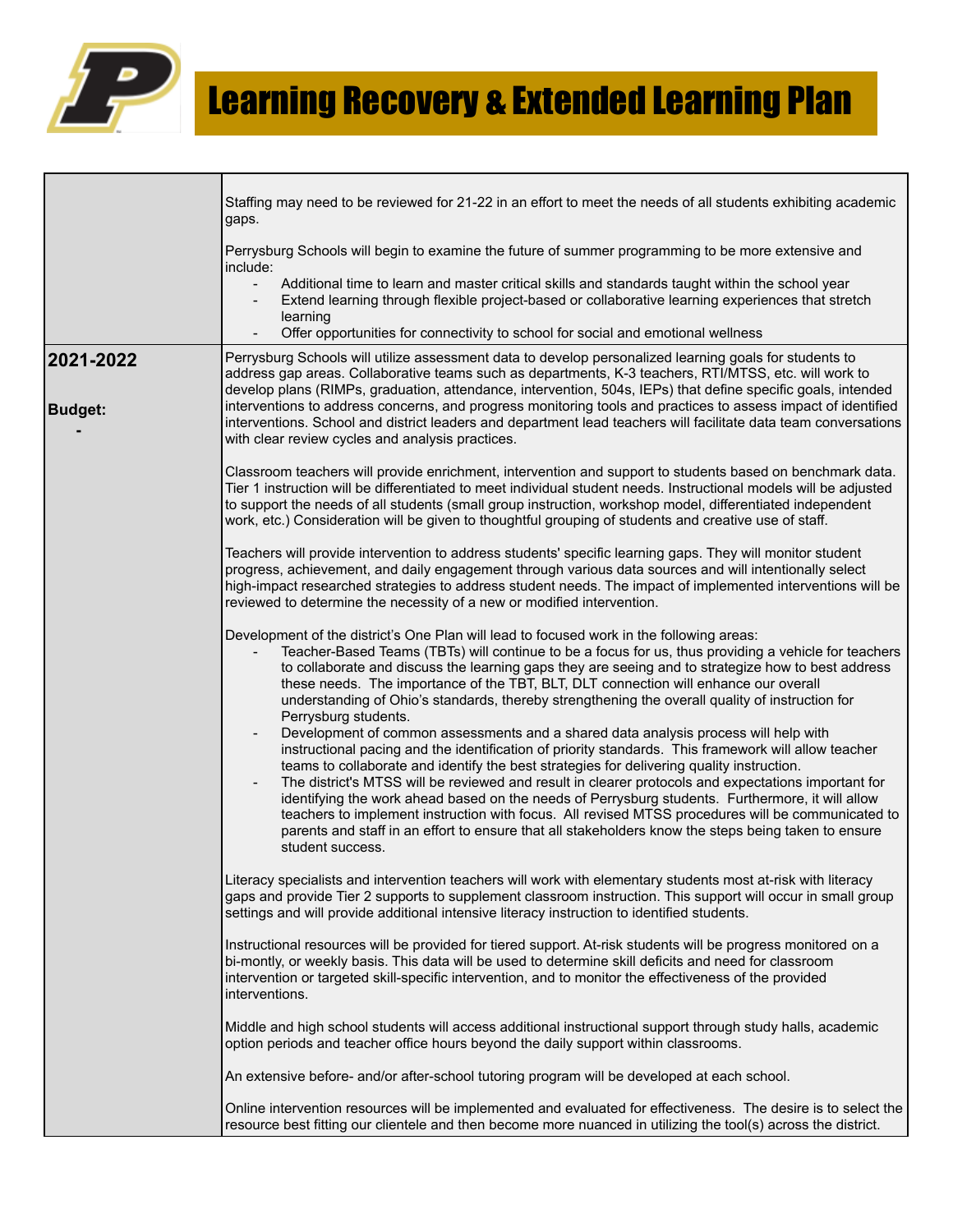

|            | Students on IEPs and 504s will be supported by special education staff and school counselors to address<br>their specialized learning goals.                                                                                                                                                             |
|------------|----------------------------------------------------------------------------------------------------------------------------------------------------------------------------------------------------------------------------------------------------------------------------------------------------------|
|            | Teachers will engage in professional learning experiences that provide them with differentiation strategies to<br>address various identified learning gaps. Professional learning will occur through staff meetings, district<br>professional learning days, and participation on curriculum committees. |
|            | Parents will be engaged as partners in goal setting and progress monitoring of student progress towards<br>closing gaps. Plans will be communicated and updated for parents and progress will be available for parents'<br>review.                                                                       |
|            | Work will continue with the development of more extensive summer programming for Perrysburg students.                                                                                                                                                                                                    |
| 12022-2023 | District leaders will continue to monitor student progress and overall needs by participating in action research<br>and examining current data to determine next steps for instructional support.                                                                                                        |
| Budqet:    |                                                                                                                                                                                                                                                                                                          |
|            |                                                                                                                                                                                                                                                                                                          |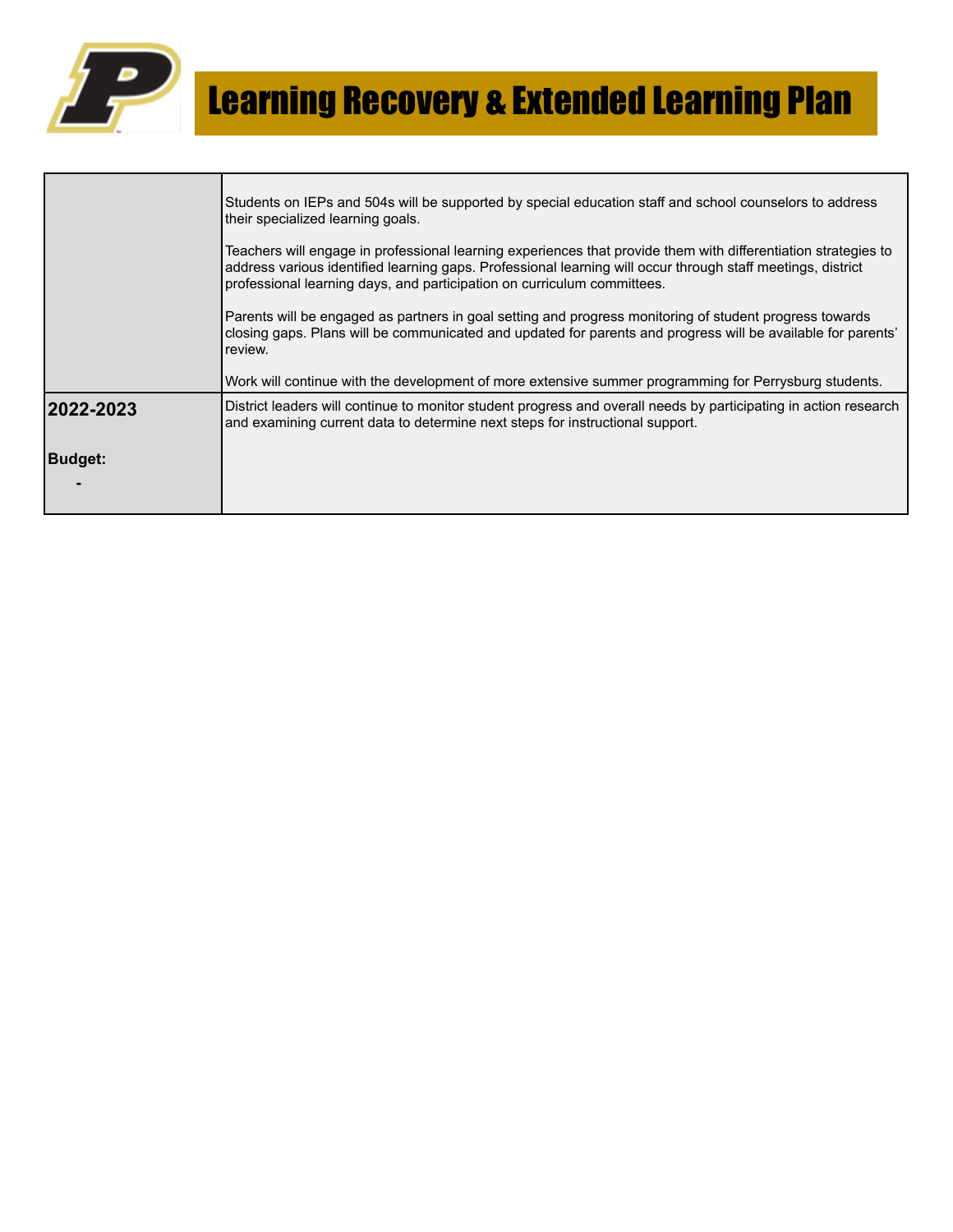

|                                      | <b>Approaches to Identify Social &amp; Emotional Needs</b>                                                                                                                                                                                                                                                                                                                                                                                                                                                                                            |
|--------------------------------------|-------------------------------------------------------------------------------------------------------------------------------------------------------------------------------------------------------------------------------------------------------------------------------------------------------------------------------------------------------------------------------------------------------------------------------------------------------------------------------------------------------------------------------------------------------|
| <b>Impacted Students</b>             | How will schools/districts identify which students have been most impacted by the<br>$\bullet$<br>pandemic in terms of their social/emotional needs (with a focus on the most<br>vulnerable student populations including but not limited to disengaged students)?                                                                                                                                                                                                                                                                                    |
| <b>Spring 2021</b><br><b>Budget:</b> | Perrysburg Schools will work to identify and address social and emotional needs for all of our students (with a<br>focus on our most vulnerable populations). Ohio's <i>Whole Child Framework</i> , the district wellness policy, and<br>student success and wellness planning will provide guidance for this process.                                                                                                                                                                                                                                |
|                                      | Perrysburg Schools has existing community partnerships and will look to add other partnerships as needed.                                                                                                                                                                                                                                                                                                                                                                                                                                             |
|                                      | District MTSS, Jacket Way programming, student success plans, and graduation plans provide systems to<br>identify social and emotional needs within the student population. Two-way communication between the<br>school(s) and parents will provide valuable information related to identifying student needs.                                                                                                                                                                                                                                        |
|                                      | Perrysburg students in grades 3-12 will be administered SEL surveys. Results will be analyzed by school staff<br>to identify students' sense of belonging, self-management, and grit to determine the social and emotional<br>needs of students.                                                                                                                                                                                                                                                                                                      |
|                                      | Perrysburg Virtual Academy school liaisons will review the data and work with school counselors to identify<br>supports for students participating in this online learning experience.                                                                                                                                                                                                                                                                                                                                                                |
|                                      | Teachers, counselors, and leaders will observe students within the school setting and identify students with<br>engagement or attendance concerns. School RTI/MTSS teams will continue to review the mental health<br>concerns identified by students, families, and their teachers. Principals and counselors will continue to reach<br>out through wellness calls to families to discuss student engagement, social emotional wellness, and mental<br>health concerns. Through this partnership, school teams will identify needed family supports. |
| Summer 2021<br><b>Budget:</b>        | While using Ohio's <i>Whole Child Framework</i> , district wellness policy and student wellness and success plan<br>for guidance, the district will renew/strengthen/develop needed community partnerships. Professional<br>development may be implemented and implemented as needed to support staff in identifying the social and<br>emotional needs of all students (with a focus on the most vulnerable populations).                                                                                                                             |
|                                      | Two-way communication will continue between the school(s) and parents to identify the social and emotional<br>needs of our students.                                                                                                                                                                                                                                                                                                                                                                                                                  |
| 2021-2022                            | Perrysburg students in grades 3-12 will be administered SEL surveys in the fall and spring. Results will be<br>analyzed to identify students' sense of belonging, self-management, and grit to determine the social and<br>emotional needs of students.                                                                                                                                                                                                                                                                                               |
| <b>Budget:</b>                       | Teachers, counselors, and leaders will observe students within the school setting and identify students with<br>engagement or attendance concerns.                                                                                                                                                                                                                                                                                                                                                                                                    |
|                                      | School MTSS teams will continue to review the mental health concerns identified by students, families, and<br>their teachers.                                                                                                                                                                                                                                                                                                                                                                                                                         |
|                                      | Principals and counselors will continue to reach out through wellness calls to families to discuss student<br>engagement, social emotional wellness, and mental health concerns. Through this partnership, school teams<br>will identify needed family supports. School personnel will intentionally engage with students to identify<br>students in need of extended support through the summer months.                                                                                                                                              |
| 2022-2023                            | District leaders will continue to monitor student progress and overall needs by participating in action research<br>and examining current data to determine next steps for instructional support.                                                                                                                                                                                                                                                                                                                                                     |
| <b>Budget:</b>                       |                                                                                                                                                                                                                                                                                                                                                                                                                                                                                                                                                       |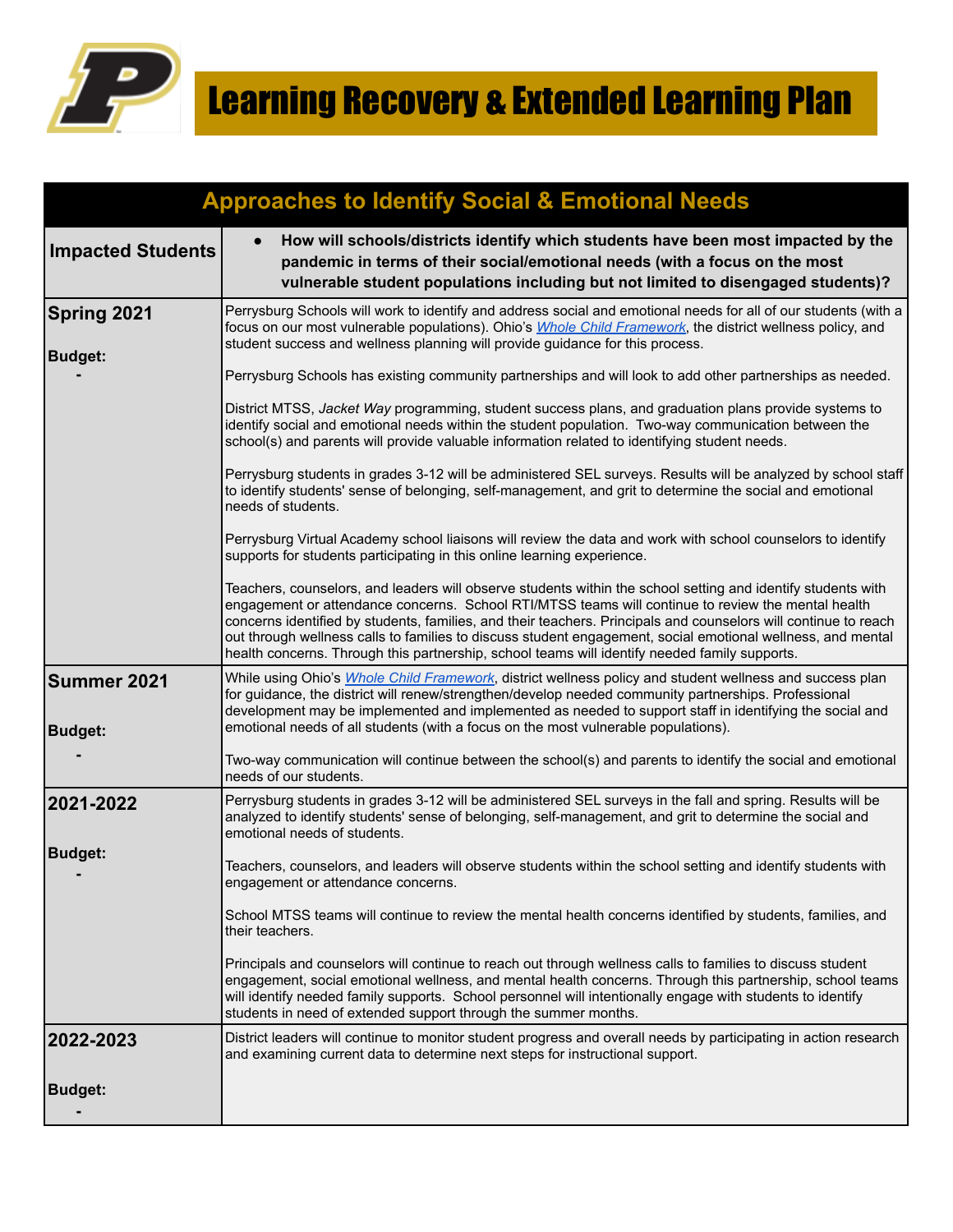

|                                                                       | <b>Approaches to Address Social and Emotional Need</b>                                                                                                                                                                                                                                                                                                                                                                                                                                                                                                                                                                                                                                                                                                                                                                                                                                                                                                                                                                                                                                                                                                                                                                                                                                                                                                                                                                                                                                                                                                                                                                                                                                                                                                                                                                                                                                                                                                                                                                                                       |
|-----------------------------------------------------------------------|--------------------------------------------------------------------------------------------------------------------------------------------------------------------------------------------------------------------------------------------------------------------------------------------------------------------------------------------------------------------------------------------------------------------------------------------------------------------------------------------------------------------------------------------------------------------------------------------------------------------------------------------------------------------------------------------------------------------------------------------------------------------------------------------------------------------------------------------------------------------------------------------------------------------------------------------------------------------------------------------------------------------------------------------------------------------------------------------------------------------------------------------------------------------------------------------------------------------------------------------------------------------------------------------------------------------------------------------------------------------------------------------------------------------------------------------------------------------------------------------------------------------------------------------------------------------------------------------------------------------------------------------------------------------------------------------------------------------------------------------------------------------------------------------------------------------------------------------------------------------------------------------------------------------------------------------------------------------------------------------------------------------------------------------------------------|
| <b>Approaches &amp;</b><br>Removing/<br>Overcoming<br><b>Barriers</b> | What approaches will schools/districts use to address social and emotional needs<br>$\bullet$<br>identified above?<br>What steps will be taken to remove/overcome barriers that may be associated with<br>$\bullet$<br>the social/emotional needs" (transportation to support services, no data to<br>track/identify specific student needs, funding concerns to support approaches,<br>$etc.$ )?                                                                                                                                                                                                                                                                                                                                                                                                                                                                                                                                                                                                                                                                                                                                                                                                                                                                                                                                                                                                                                                                                                                                                                                                                                                                                                                                                                                                                                                                                                                                                                                                                                                            |
| Spring 2021<br><b>Budget:</b>                                         | As time is being increased for in-person instruction for Perrysburg students, teachers will engage students in<br>culture building experiences to create student connection, foster a sense of belonging, and in promotion of<br>social emotional skills.<br>The self-management skills of K-3 students will be monitored. Students demonstrating challenges with<br>self-regulation will be supported with strategies by teachers and school counselors.<br>Teachers, counselors, and leaders will observe students within the school setting and identify students with<br>engagement or attendance concerns.<br>School and district leaders, counselors, and teachers will review the spring SEL survey data for students in<br>grades 3-12. This data will identify students' sense of belonging and the professional development needs of<br>staff. Staff will then connect to interventions as needed.<br>Perrysburg faculty and staff will identify student supports, personal and collective goals, and needed<br>professional development for staff. Plans will continue to be developed for students demonstrating social<br>emotional challenges or mental health concerns. Counselors will support goal setting, student interventions,<br>and professional learning for staff.<br>Parents will be engaged as partners in this work to provide additional perspective about areas of concern.<br>Staff will continue to make wellness calls to families that have indicated a need for additional support in the<br>past and to families of students who present new areas of concern. These conversations allow for monitoring<br>of support efforts and enable staff to plan for additional supports as needed.<br>Teams will meet to develop thoughtful transition plans to support students' vertical progression among grade<br>bands, specifically from grade 4 to 5, 6 to 7, and grade 8 to 9. This will include schoolwide plans to support all<br>students in a grade band along with individual plans for students with special needs. |
|                                                                       | Student success plans will be developed for struggling students that include SEL components.                                                                                                                                                                                                                                                                                                                                                                                                                                                                                                                                                                                                                                                                                                                                                                                                                                                                                                                                                                                                                                                                                                                                                                                                                                                                                                                                                                                                                                                                                                                                                                                                                                                                                                                                                                                                                                                                                                                                                                 |
| <b>Summer 2021</b>                                                    | Students demonstrating challenges with self-regulation will be supported with additional goals and strategies<br>by teachers and school counselors.                                                                                                                                                                                                                                                                                                                                                                                                                                                                                                                                                                                                                                                                                                                                                                                                                                                                                                                                                                                                                                                                                                                                                                                                                                                                                                                                                                                                                                                                                                                                                                                                                                                                                                                                                                                                                                                                                                          |
| <b>Budget:</b>                                                        | The district will promote summer activities offered by Perrysburg Rec.                                                                                                                                                                                                                                                                                                                                                                                                                                                                                                                                                                                                                                                                                                                                                                                                                                                                                                                                                                                                                                                                                                                                                                                                                                                                                                                                                                                                                                                                                                                                                                                                                                                                                                                                                                                                                                                                                                                                                                                       |
|                                                                       | Long-term improvement planning will take place for district Jacket Way initiatives.                                                                                                                                                                                                                                                                                                                                                                                                                                                                                                                                                                                                                                                                                                                                                                                                                                                                                                                                                                                                                                                                                                                                                                                                                                                                                                                                                                                                                                                                                                                                                                                                                                                                                                                                                                                                                                                                                                                                                                          |
|                                                                       | The district will work to identify community supports for student mentoring and tutors. Professional<br>development will be created that showcases ways to incorporate SEL supports in all classrooms. The goal is<br>to show SEL supports can occur in any setting and should not be reserved for stand-alone services.                                                                                                                                                                                                                                                                                                                                                                                                                                                                                                                                                                                                                                                                                                                                                                                                                                                                                                                                                                                                                                                                                                                                                                                                                                                                                                                                                                                                                                                                                                                                                                                                                                                                                                                                     |